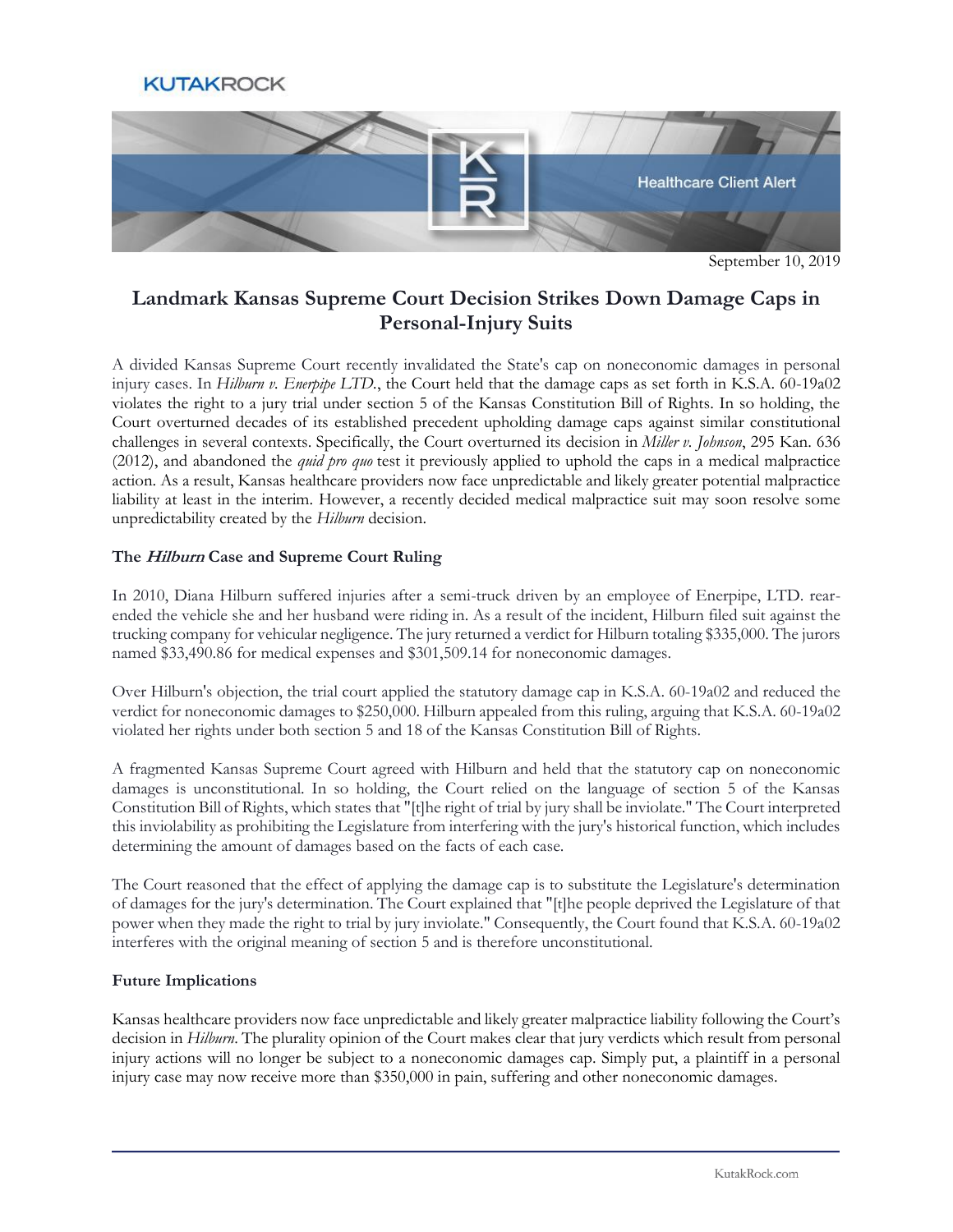While healthcare providers now face the prospect of enormous potential liability in individual cases, the ultimate effect of the Hilburn decision is to remove what predictability healthcare providers previously enjoyed in determining their potential liability in malpractice actions. Unlike economic damages which include measurable expenses like medical bills and lost wages, noneconomic damages or pain and suffering is inherently subjective and unpredictable. Accordingly, healthcare providers should expect insurance carriers to increase medical liability insurance rates at least in the interim given this unpredictability.

Additionally, the *Hilburn* decision has already encouraged renewed efforts to challenge Kansas' other statutory damage caps which only confounds the current unpredictability. The *Hilburn* decision does not directly implicate other similar damage caps on punitive damages and noneconomic damages in wrongful death actions as different statutes govern both. However, the *Hilburn* decision may provide a rubric for successfully challenging those laws. As previously mentioned, both the plurality opinion and Justice Stegall's concurrence interpreted section 5's inviolability as preserving the right to a jury trial as it existed in common law at the time Kansas Constitution was ratified. Given that Kansas' wrongful death statute existed before the State adopted its Constitution, there is a strong possibility that healthcare providers will soon face the real prospect of also being exposed to uncapped noneconomic loss in wrongful death cases.

Above all, the *Hilburn* decision adds unpredictability to an already unpredictable situation for healthcare providers. There even remains ambiguity regarding the decision's application to other types of personal injury cases, like medical malpractice suits, given that the *Hilburn* Court was split. Nevertheless, a recently decided medical malpractice suit in Sedgwick County, Kansas will soon provide an opportunity for Kansas courts to clarify many questions raised by *Hilburn*.

## **Recent Application to Medical Malpractice Suit**

In 2015, Lindsay Perez died from asphyxiation due to complications following the birth of her son at Wesley Medical Center in Wichita. The Perez family brought suit against Wesley Medical Center, the hospital's parent company, and nine physicians alleging medical negligence on the part of the hospital and its staff in connection with Perez's death. In August of this year, a jury returned a verdict for the Plaintiffs totaling \$6.5 million. The jurors named \$5.05 million in economic damages and a total of \$1.5 million in non-economic damages which included \$500,000 to Perez's estate for pain and suffering Perez experienced prior to her death and \$1 million to her family for grief and bereavement experienced by her family.

The trial court, following the *Hilburn* decision, declined to apply the statutory damage cap in K.S.A. 60-19a02 to the noneconomic damages awarded to Perez's estate. However, the trial court applied the statutory damage cap in K.S.A. 60-1903, which limits noneconomic damages in wrongful death actions, and reduced the verdict for grief and bereavement from \$1 million to \$250,000. The Perez family intends to challenge the constitutionality of the damage cap in K.S.A. 60-1903. It is also expected that the Defendants will challenge the trial court's decision concerning the noneconomic damages awarded to Perez's estate. Healthcare providers should plan on monitoring this case as it moves through the appellate court process.

#### **Additional Information**

For further information or questions about the decision in *Hilburn v. Enerpipe LTD.* or state laws regarding damage caps, please contact any member of Kutak Rock's [National Healthcare Practice Group](https://www.kutakrock.com/services/practices/healthcare) or one of the authors listed below. For more information regarding our practices, please visit us at [www.KutakRock.com.](http://www.kutakrock.com/)

|                                |             | Contacts         |                               |
|--------------------------------|-------------|------------------|-------------------------------|
| Mark Sappington                | Kansas City | $(816)$ 502-4620 | Mark.Sappington@KutakRock.com |
| Andrew W. Elsberry Kansas City |             | $(816)$ 960-0090 | Andrew.Elsberry@KutakRock.com |